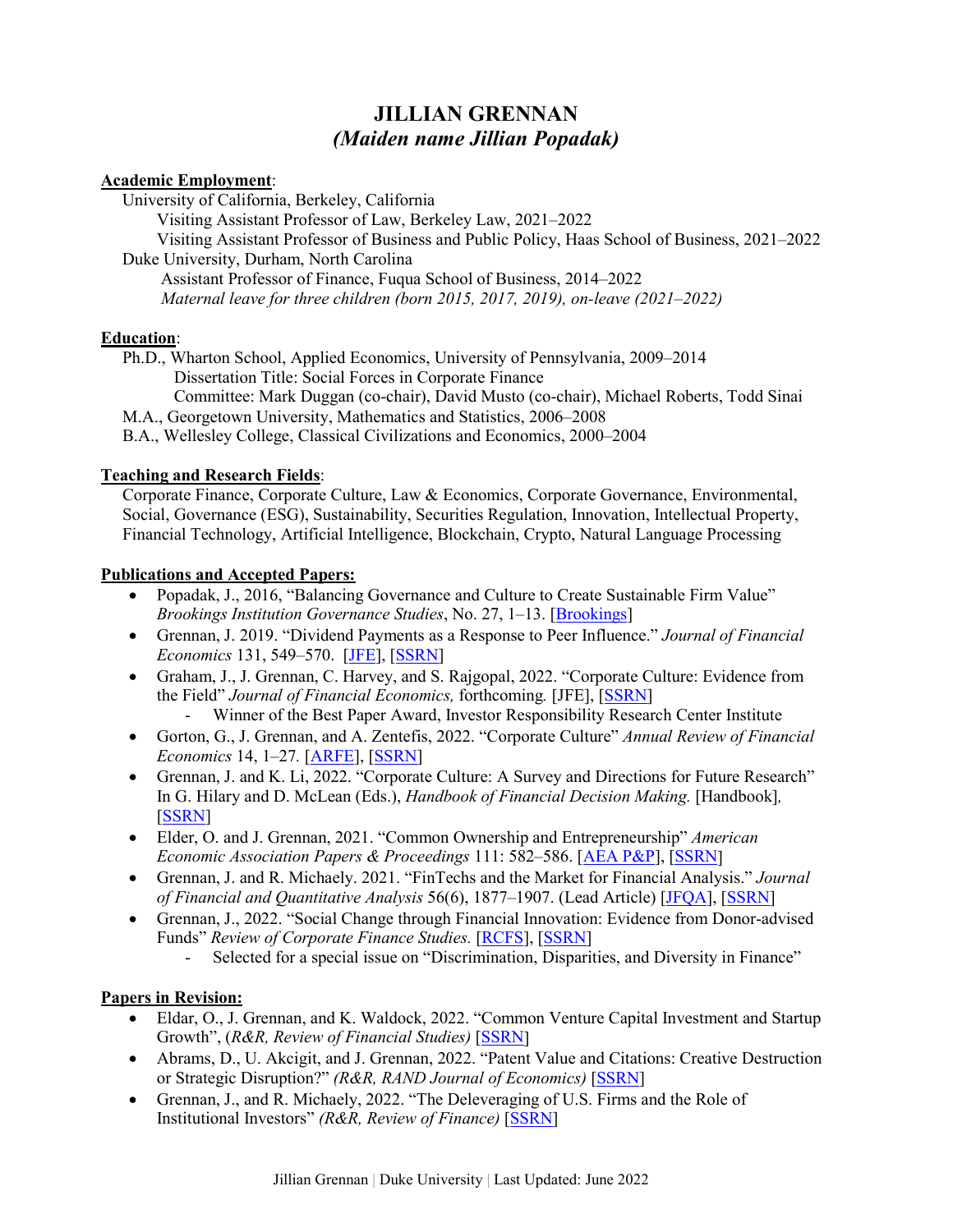#### **Working Papers:**

- Grennan, J., and R. Michaely, 2022. "Artificial Intelligence and High-Skilled Work: Evidence from Analysts" [\[SSRN\]](https://privpapers.ssrn.com/sol3/papers.cfm?abstract_id=3681574)
- Grennan, J. 2022. "A Corporate Culture Channel: How Increased Shareholder Governance Reduces Firm Value" [\[SSRN\]](https://privpapers.ssrn.com/sol3/papers.cfm?abstract_id=2345384)
	- Winner of the Best Paper Award, Investor Responsibility Research Center Institute
	- Winner of WFA's Cubist Systematic Strategies Award for Outstanding Research
	- Winner of the Best Finance Ph.D. Dissertation Award, Olin Business School
- Grennan, J., 2022, "Communicating Culture Consistently: Evidence from Banks"[\[SSRN\]](https://privpapers.ssrn.com/sol3/papers.cfm?abstract_id=3350645)
- Graham, J., J. Grennan, C. Harvey, and S. Rajgopal, 2022. "Corporate Culture: The Interview Evidence" [\[SSRN\]](https://privpapers.ssrn.com/sol3/papers.cfm?abstract_id=2842823)
- Grennan, J., 2022, "FinTech Regulation in the United States: Past, Present, and Future" [\[SSRN\]](https://papers.ssrn.com/sol3/papers.cfm?abstract_id=4045057)
- Grennan., J., and D. Musto, 2018, "Who Benefits from Bond Market Modernization?" [\[SSRN\]](https://privpapers.ssrn.com/sol3/papers.cfm?abstract_id=2713865)

#### **Work-in-Progress:**

- Grennan, J., Makridis, C., and M. Zator, 2022, "AI-augmented Culture and Leadership" [\[RCT\]](https://www.socialscienceregistry.org/trials/8168)
- Cai, W., A. Dey, J. Grennan, J. Pacelli, and L. Qui, 2022, "Board Diversity: Causing a Cascade Effect in Organizations"
- Grennan, J., 2022, "Decomposing the Value of Corporate Culture"
- Grennan, J., R. Michaely, and Y. Wang, 2022, "ESG Integration Across Funds and Debiasing Data"
	- Winner of the INQUIRE Europe Research Grant
	- Winner Paris-Dauphine FinTech Award
- Appel, I., and J. Grennan, 2022, "Control and Influence in Decentralized Autonomous Organizations"
	- Winner Ripple University Blockchain Initiative Grant
- Grennan, J., and D. Rock, 2022. "Regulating Emerging Technology: Evidence from Digital Assets"
	- Winner Wells Fargo Research Grant
- Grennan, J., R. Michaely, and S. Rossi, 2021, "Investment Risk Dynamics"

#### **Research Papers with Conferences and Seminars:** (\*by co-author, † scheduled)

"Board Diversity: Causing a Cascade Effect in Organizations" Conferences: ECGI Corporate Governance Conference† Seminars: University of Oklahoma (Price)<sup>†</sup>, Emory University<sup>†</sup>

"AI-augmented Culture and Leadership"

Conferences: American Economic Association† , Oxford Reputation Symposium†

"Control and Influence in Decentralized Autonomous Organizations"

- Conferences: Drexel Corporate Governance Conference
- Seminars: University of College London†

"FinTech Regulation in the United States: Past, Present, and Future" Conferences: Sustainable Financial Services and Innovation Workshop (UC-Berkeley Haas)

"Social Change through Financial Innovation: Evidence from Donor-advised Funds"

Conferences: Review of Corporate Finance Studies Winter Conference, Law & Macroeconomics Conference (Yale Law), Organizations and Social Impact Conference (UC-Berkeley Law), Association for Research on Nonprofit Organization and Voluntary Action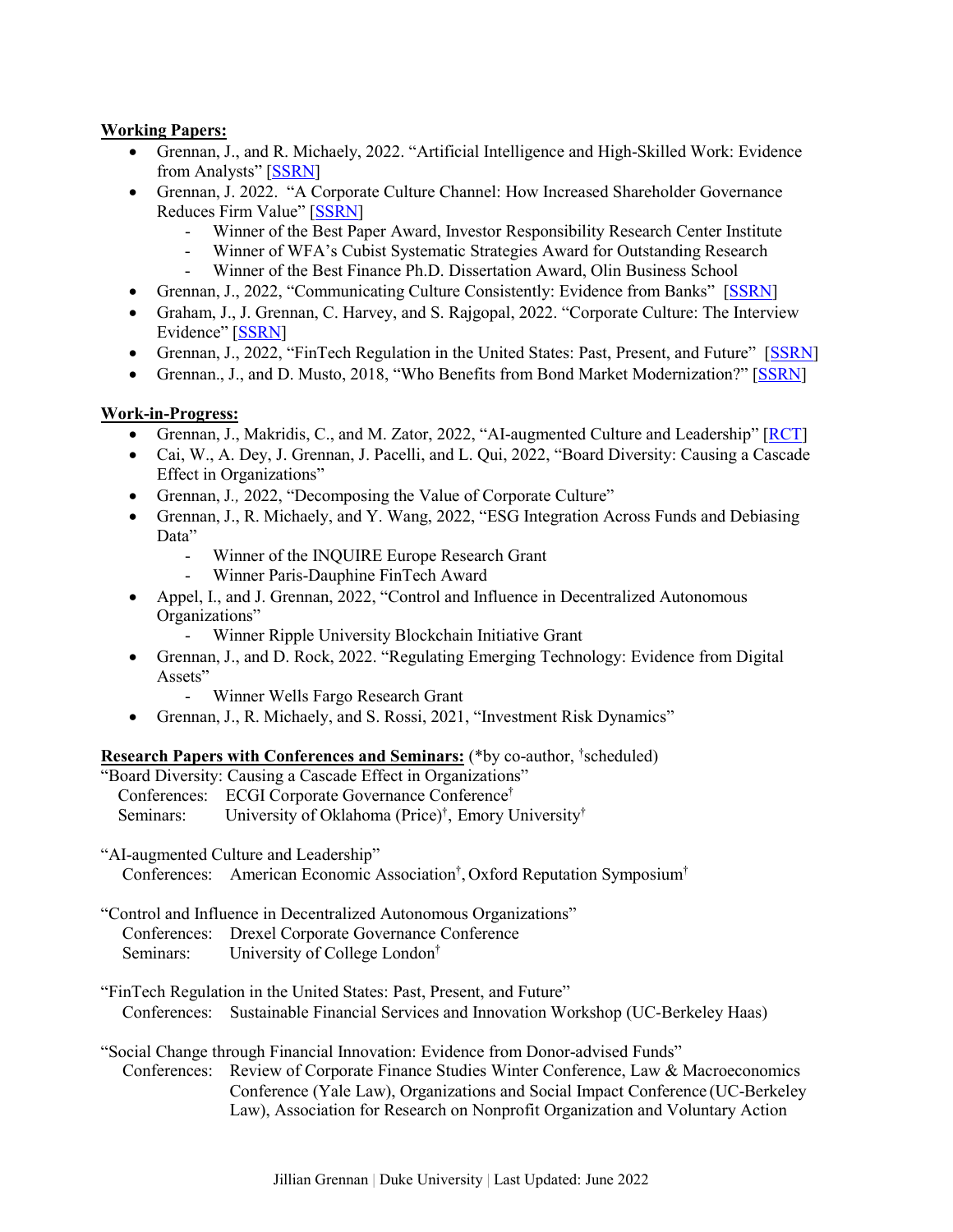(ARNOVA) 50<sup>th</sup> Annual Conference

"Communicating Culture Consistently: Evidence form Banks"

Conferences: UC-Berkeley (Haas) Culture Conference, Society of Financial Studies Cavalcade, Midwest Finance Association Meetings, Society for Institutional & Organizational **Economics** 

Seminars: UC-Berkeley (Law), Duke University (Fuqua)

"Decomposing the Value of Corporate Culture"

|           | Conferences: Academy of Management Meetings, Pre-WFA Women in Finance Conference |
|-----------|----------------------------------------------------------------------------------|
| Seminars: | University of Maryland and UBS Quant Insight Series, Drexel University (Gupta    |
|           | Governance Institute), Duke University (Law)                                     |

["Artificial Intelligence and High-Skilled Work: Evidence from Analysts"](https://papers.ssrn.com/sol3/papers.cfm?abstract_id=3681574)

- Conferences: NBER (Economics of AI), NBER (Personnel Economics), American Finance Association, European Finance Association, Conference on Fintech: Innovation, Inclusion, and Risks 2022 (San Francisco Federal Reserve), Workshop on Entrepreneurial Finance and Innovation, Machine Learning and Business Conference at University of Miami, Midwest Finance Association Meetings, Australasian Finance and Banking Conference, BofA Securities Quant and Innovation Conference, Society of Labor Economists Annual Conference, University of Cambridge Alternative Finance Conference, Colloquium on the Peril and Promise of Artificial Intelligence for Corporations (University of Oklahoma)
- Seminars: Harvard Business School, Stockholm School of Economics† , UC-Berkeley (Law), Duke (Fuqua), Oxford (Said), University of Toronto (Rotman), Georgia State University (Robinson), Santa Clara University (Leavey), HEC Paris, Université Laval, Stockholm Business School, University of Lancaster, and University of Manchester, Norwegian School of Economics, University of Texas – San Antonio, Sabanaci University
- "Common Venture Capital Investment and Startup Growth"

| Conferences: | NBER (Entrepreneurship)*, NBER (Law and Economics)*, American Economic         |
|--------------|--------------------------------------------------------------------------------|
|              | Association, American Law and Economics Association*, MIT Junior Finance       |
|              | Conference, University of Minnesota Junior Finance Conference, HEC Paris       |
|              | Entrepreneurship Workshop*, Tel Aviv Finance Conference*, SunTrust Finance     |
|              | Conference at FSU, Finance in the Cloud II -- Innovation and Entrepreneurship, |
|              | Conference on Financial Economics and Accounting*, Conference on Empirical     |
|              | Legal Studies (NYU Law)*, National Business Law Scholars Conference (Berkeley  |
|              | Law)*, Corporate and Securities Litigation Workshop at Boston University*      |
| Seminars:    | Harvard Business School, Duke (Fuqua), TCU (Neeley), Federal Reserve Board of  |
|              | Governors                                                                      |

#### "FinTechs and the Market for Financial Analysis"

Conferences: American Finance Association, Review of Financial Studies FinTech Conference, Q Group Conference, Chicago Financial Institutions Conference, University of Washington Summer Conference, Showcasing Women in Finance Conference at University of Miami, Swiss Conference on FinTechs, Credit, and the Future of Banking, INQUIRE Conference, Northeastern Finance Conference, SUNY FinTech Symposium, FinTech and Financial Risk Management Conference at Bank of Ireland, Federal Reserve Bank of Philadelphia FinTech Conference, Toronto FinTech Conference

Seminars: Toulouse School of Economics, Duke (Fuqua), Temple University (Fox), University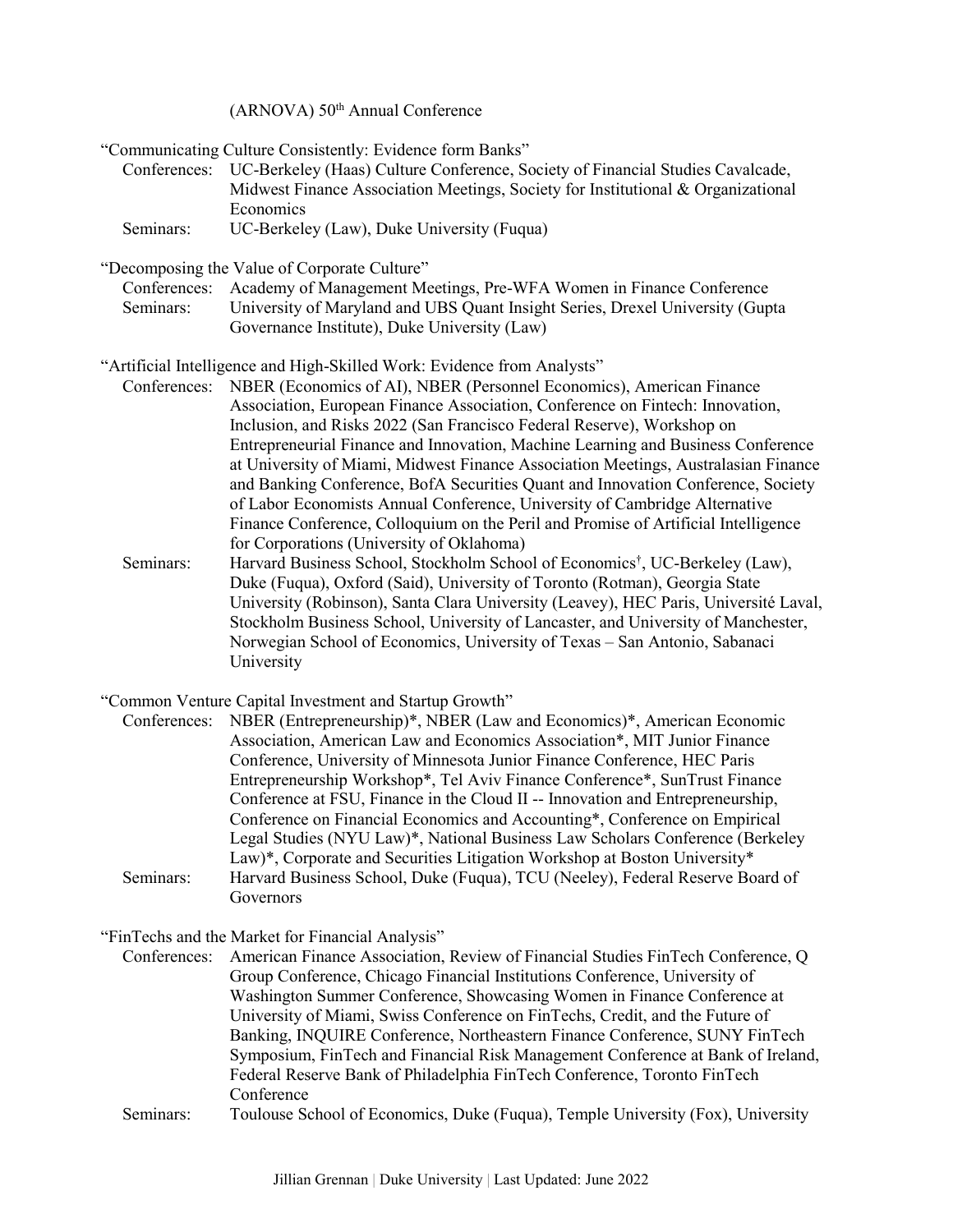of Utah (David Eccles)

"Corporate Culture: Evidence from the Field"

| Conferences: | NBER (Risks of Financial Institutions), American Finance Association, Utah Winter |                                                                                       |
|--------------|-----------------------------------------------------------------------------------|---------------------------------------------------------------------------------------|
|              |                                                                                   | Finance Conference, Tel Aviv Finance Conference, Conference on Financial              |
|              |                                                                                   | Economics and Accounting, Junior Finance Conference at Yale SOM, Mountain             |
|              |                                                                                   | Finance Conference*, American Accounting Association Meetings*, Accounting            |
|              |                                                                                   | Conference at Temple (Fox)*, Federal Reserve Bank of New York/Journal of              |
|              |                                                                                   | Accounting and Economics Conference*, Conference on The Future of Large               |
|              |                                                                                   | Financial Institutions*                                                               |
|              |                                                                                   | Iniversity of Virginia (Dardan), Digo IIniversity (Jones), A alta IIniversity, Hankon |

- Seminars: University of Virginia (Darden), Rice University (Jones), Aalto University, Hanken School of Economics, Duke (Fuqua)
- "A Corporate Culture Channel: How Increased Shareholder Governance Reduces Firm Value" Conferences: Western Finance Association, Adam Smith Workshop at LBS, BlackRock, Ackerman Seminars: Corporate Governance Conference, Weinberg Corporate Governance Symposium, Northeastern Corporate Finance Conference, Olin Corporate Finance Conference, Conference on Empirical Legal Studies (University of Pennsylvania Law) Boston College (Carroll), Brookings Institute, Columbia GSB, Cornell (Johnson), Duke (Fuqua), Harvard Business School, Imperial College London, Maryland (Smith), Michigan (Ross), North Carolina State (Poole), Northwestern (Kellogg), Notre Dame (Mendoza), Oxford (Said), University of Toronto (Rotman), UCLA (Anderson), UCSD (IRPS), UNC (Kenan-Flagler), University of Pennsylvania (Wharton), Washington University in St. Louis (Olin), U.S. Federal Reserve Board
- "Who Benefits from Bond Market Modernization"
	- Conferences: NBER (Law and Economics), American Finance Association, FIRS, Fixed Income and Financial Institutions Conferences, Conference on Empirical Legal Studies (Duke Law), Corporate Finance Conference at Ohio State (Fisher), Napa Conference on Financial Markets, Olin Corporate Finance Conference, Corporate Law Roundtable at University of Pennsylvania (Law)\*
	- Seminars: NYU (Stern), Yale (SOM), UCLA (Anderson), University of Chicago (Law), Duke (Law), Duke (Fuqua)

"Patent Value and Citations: Creative Destruction or Strategic Disruption"

Conferences: NBER (Innovation)\*, NBER (Industrial Organization)\*, Western Finance Association, American Law and Economics Association\*, Conference on Empirical Legal Studies (Berkeley), Innovation Law and Policy Colloquium at NYU (Law)\*, OECD Patent Statistics Conference\*, Patent Conference\*, IP Scholars Conference\*, Roundtable on Empirical Methods in Intellectual Property\*

- "The Deleveraging of U.S. Firms and Institutional Investors' Role" Conferences: NBER (Corporate Finance), Western Finance Association, SunTrust Finance Seminars: Conference at FSU, Law, Finance, and Accounting Conference at NYU (Stern) Duke (Fuqua), NYU Law & Economics Workshop
- "Dividend Payments as a Response to Peer Influence"
	- Conferences: American Finance Association,, TADC Conference at LBS
	- Seminars: University of Pennsylvania (Wharton)

#### **Research Grants and Fellowships:**

2021 Research Grant, Ripple University Blockchain Initiative (\$25,000)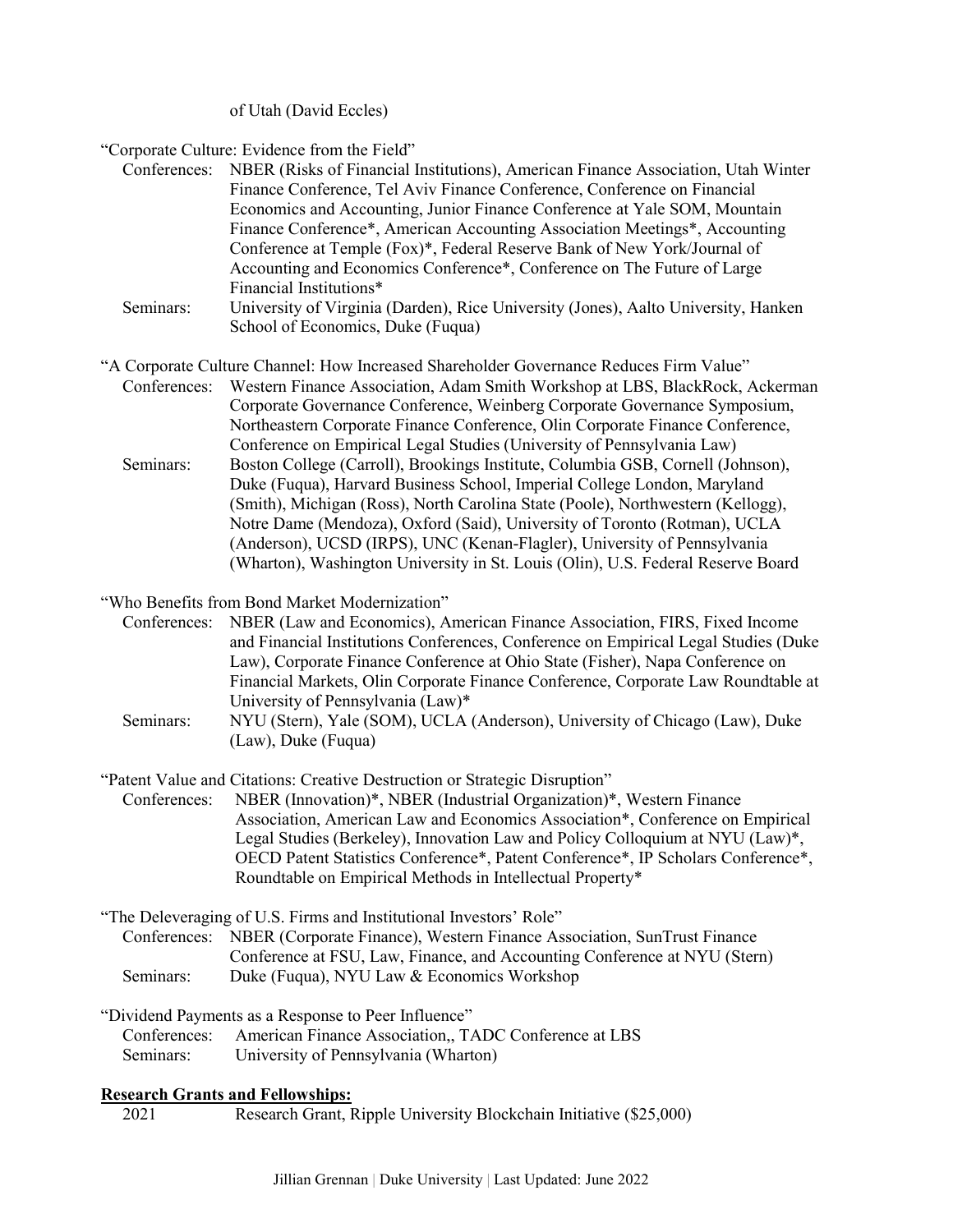| 2021             | Research Grant, INQUIRE Europe $(\text{\textsterling}10,000)$                          |
|------------------|----------------------------------------------------------------------------------------|
| 2021             | Research Grant, Chaire FinTech Paris Dauphine (€10,000)                                |
| 2021             | Research Grant, Wells Fargo (\$10,000)                                                 |
| 2019-2020        | Duke Intellectual Community Planning Grant, "Big Data and Social Interactions"         |
| 2017-2019        | Thomas Edison Innovation Fellowship, George Mason University                           |
| 2016-2019        | Research Grant, Junior Faculty Recognition, Fuqua School of Business                   |
| 2015             | American Economic Association's CSWEP CeMENT Fellow                                    |
| 2014-2015        | Research Grant, KPMG's Global Valuation Institute                                      |
| 2014-2015        | Research Grant, Center for Financial Excellence                                        |
| 2012-2014        | Research Grant, Mack Institute for Innovation Management                               |
| 2012             | <b>NBER Entrepreneurship Research Boot Camp</b>                                        |
| <b>Teaching:</b> |                                                                                        |
| Berkeley:        | Sustainable Investment Fund (MBA), Advanced Corporate Finance (EWMBA),                 |
|                  | Corporate Culture (JD) (mean rating = $6.3/7$ ), Corporate Finance (JD) (mean rating = |
|                  | 5.9/7)<br>Corporate Finance (mean rating, $EMBA = 6.3/7$ ; Masters = 6.1/7), Empirical |
| Duke:            | Methods in Corporate Finance (PhD), ESG Readings (PhD)                                 |
| Wharton:         | Business in the Global Political Environment (BA); Capital Markets (MBA);              |
|                  | Corporate Taxation (MBA); Corporate Valuation (MBA); Financial Derivatives             |
|                  | (MBA); Global Strategy (MBA); Quantitative Methods for Lawyers (JD); Risk              |
|                  | Management (MBA/JD)                                                                    |
| Georgetown:      | Introductory Statistics (BA); Probability Theory (Masters)                             |
| Awards:          |                                                                                        |
|                  | Duke Excellence in Teaching Award 2017                                                 |
| Case Writing:    | Musto, D., and J. Popadak, 2014. The Relationship between the Board and                |
|                  | Stockholders, Wharton School Case 76.                                                  |

#### **Service to the University:**

Duke: Finance seminar coordinator  $(x2)$ , UNC/Duke conference organizer  $(x2)$ , Co-chair for faculty recruiting, Department liaison for teaching innovations, undergraduate independent study advisor  $(x2)$ , Fuqua Faculty Live on LinkedIn  $(x2)$ , and various guest lectures for student clubs, including the Association of Women in Business, the Investment Club, the Artificial Intelligence Club, and the FinTech Club.

# **Service to the Profession:**<br> **Editorial:** *Cambrid*

Cambridge Elements in Law, *Economics and Politics* (2021-), Co-editor

Referee for: *Journal of Finance, Journal of Financial Economics, Review of Financial Studies, Journal of Political Economy, Journal of Industrial Economics, Journal of Public Economics, Economic Journal, Management Science, Strategy Science, Strategic Management Journal, Review of Finance, Journal of Financial and Quantitative Analysis, Journal of Corporate Finance, Review of Corporate Finance Studies, Journal of Banking & Finance, Journal of Financial Intermediation, Journal of Financial Services Research, Journal of Empirical Finance, Financial Review, Financial Analysts Journal, Review of Accounting Studies, Journal of Accounting and Public Policy, Cambridge Elements, Frontiers in Artificial Intelligence, PLOS ONE, National Science Foundation, Hi!Paris (AI and Data Analytics Fellows), MIT Press Books, Routledge Books* 

Organizer: 16th Annual Early Career Women in Finance Conference, UNC/Duke Corporate Finance Conference (x2)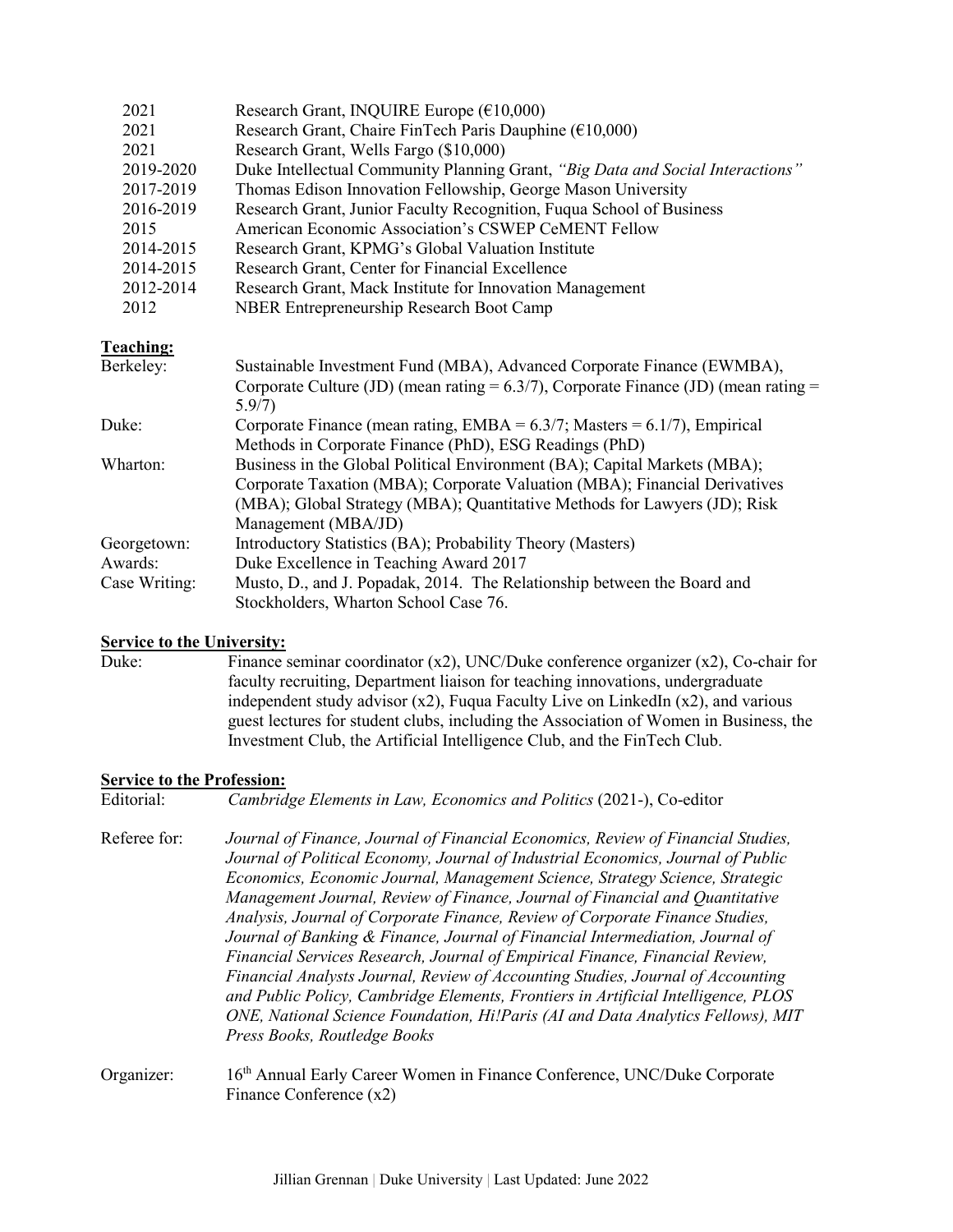| Program<br>Committee: | 1. Western Finance Association, (x5)<br>2. European Finance Association, (x4)<br>3. Washington University in St. Louis Corporate Finance Conference, (x5)<br>4. FMA Wine Country Conference ("The Napa Conference") (x5)<br>5. FMA Conference (x2)<br>5. Duke-UNC Corporate Finance Conference (x3)<br>6. Financial Intermediation Research Society (FIRS) Conference (x2)<br>7. Midwest Finance Association (x4)                                                                                                                                                                                                                                                                                                                                                                                                                                                                                                                                                                                                                                                                                                                                                                                                                                                                                                                                                                                                                                                                                                                                                                                                                                                                                                                                                                                                                                                                                                    |
|-----------------------|----------------------------------------------------------------------------------------------------------------------------------------------------------------------------------------------------------------------------------------------------------------------------------------------------------------------------------------------------------------------------------------------------------------------------------------------------------------------------------------------------------------------------------------------------------------------------------------------------------------------------------------------------------------------------------------------------------------------------------------------------------------------------------------------------------------------------------------------------------------------------------------------------------------------------------------------------------------------------------------------------------------------------------------------------------------------------------------------------------------------------------------------------------------------------------------------------------------------------------------------------------------------------------------------------------------------------------------------------------------------------------------------------------------------------------------------------------------------------------------------------------------------------------------------------------------------------------------------------------------------------------------------------------------------------------------------------------------------------------------------------------------------------------------------------------------------------------------------------------------------------------------------------------------------|
| Session Chair:        | 1. "Securities Law" at Conference on Empirical Legal Studies<br>2. "Shareholder Activism" at NYU/Penn Conference on Law & Finance<br>3. "FinTechs – Empirical" at Western Finance Association Annual Meeting<br>4. "Corporate Culture" at American Finance Association Annual Meeting<br>5. "The Value of Culture" at American Economic Association Annual Meeting<br>6. "Corporate Sustainability" at American Finance Association Annual Meeting<br>7. "Social and Political Factors" at Australasian Finance and Banking Conference<br>8. "Institutions and Analysts" at Machine Learning and Business Conference<br>9. "Gender" at Financial Management Association Annual Meeting<br>10. "Activism, ESG and Social Objectives" at SFS Cavalcade<br>11. "Art Investment: Blockchain Technology" at Art, Finance, and Law Symposium                                                                                                                                                                                                                                                                                                                                                                                                                                                                                                                                                                                                                                                                                                                                                                                                                                                                                                                                                                                                                                                                               |
| Discussions:          | 1. "Bribes and Firm Value"<br>2. "Informed Short Selling in High Fail-to-Deliver Stocks"<br>3. "Law and Finance Matter: Lessons from Externally Imposed Courts"<br>4. "Intellectual Property Protection and Financial Markets: Patenting vs. Secrecy"<br>5. "Labor-induced Technical Change: Evidence from Doing Business in China"<br>6. "Does CEO Cultural Heritage Affect Performance under Competitive Pressure?"<br>7. "Trust Busting: The Effect of Fraud on Investor Behavior"<br>8. "Corporate Risk Culture"<br>9. "Man vs. Machine: Quantitative and Discretionary Equity Management"<br>10. "Mergers and Acquisitions, Technological Change and Inequality"<br>11. "Crowdsourced Employer Reviews and Stock Returns"<br>12. "Does Culture Pay? Evidence from Crowdsourced Employee Engagement Data"<br>13. "Fund What You Trust? Social Capital and Moral Hazard in Crowdfunding"<br>14. "Does Crowdsourced Research Discipline Sell-Side Analysts?"<br>15. "Corporate Culture as an Implicit Contract"<br>16. "Financial Inclusion, Human Capital, and Wealth Accumulation: Evidence from<br>the Freedman's Savings Bank"<br>17. "Do Venture Capitalists Stifle Competition?"<br>18. "Attracting the Sharks: Corporate Innovation and Securities Class Action<br>Lawsuits"<br>19. "Alpha Portfolio for Investment and Economically Interpretable AI"<br>20. "Aggregating Artificially Intelligent Earnings Forecasts"<br>21. "It's Not Who You Know—It's Who Knows You: Employee Social Capital and<br>Firm Performance"<br>22. "The Use and Usefulness of Big Data in Finance: Evidence from Financial<br>Analysts"<br>23. "Engineering Value: The Returns to Technological Talent and Investments in<br>Artificial Intelligence"<br>24. "Man vs. Machine Learning: The Term Structure of Earnings Expectations and<br><b>Conditional Biases"</b><br>25. "Owner Culture and Pay Inequality within Firms" |